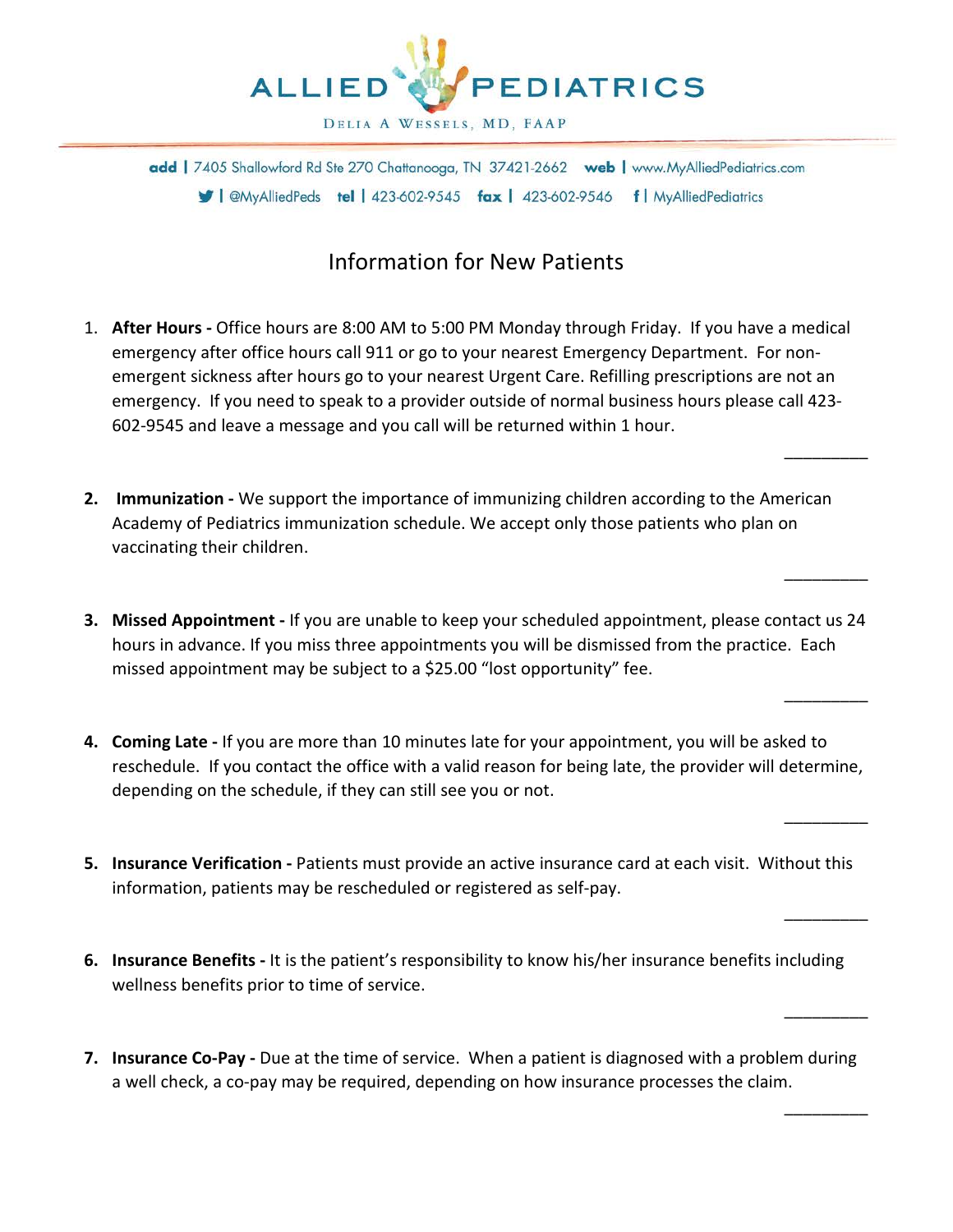

**8. Insurance Deductibles and Co-insurance -** Due upon receiving the mailed statement. Patients will be asked to settle any outstanding amounts before their next appointment.

 $\overline{\phantom{a}}$ 

 $\overline{\phantom{a}}$ 

 $\overline{\phantom{a}}$ 

\_\_\_\_\_\_\_\_\_

\_\_\_\_\_\_\_\_\_

- **9. Patient Balances -** Our electronic system will automatically send patient balances, which are not resolved in a timely manner, to an outside collection agency and additional collection fees may be added.
- **10. Patient Self-Pay -** We recognize that not every patient has insurance. We strive to work with patients to manage their healthcare expenses. Payment plans can set up by calling during office hours.
- **11. Billing Claims to Insurance -** Our office will send claims on behalf of patients to their insurance company(s). After insurance processing any remaining balances will be billed to the patient for payment. If insurance denies payment due to information needed from the patient, the entire payment will be billed to the patient until information has been submitted to the insurance company and our office has been notified.
- **12. Payments –** Payments can be made at or mailed to:

**Allied Pediatrics 7405 Shallowford Rd Ste 270 Chattanooga, TN 37421-2662**

**13. Newborns –** Newborns are covered under their mother's medical insurance for the first 30 days provided that the insurance company was informed of the child's birth. After 30 days the child will be seen as a self-pay patient until they have their own insurance and the information has been provided to Allied Pediatrics.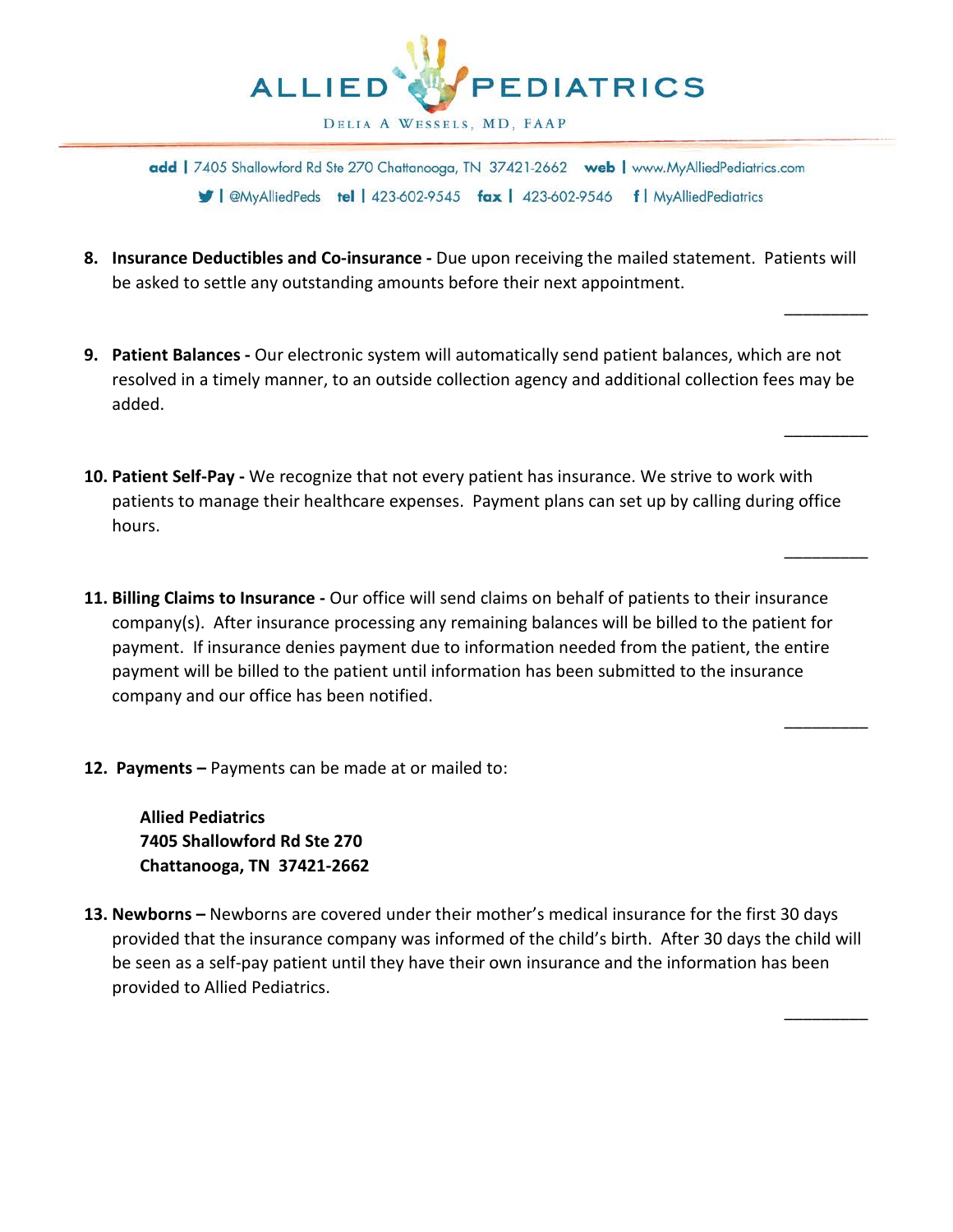

- **14. Co-Payment Information –** If you bring in your child for a well check, typically there is no co-pay. However, if the provider finds a medical problem that needs to be addressed during the well check, or needs to/is requested to address an existing medical problem, it has to be noted in the patient's chart and reported to your insurance company. This may result in a co-pay for the visit depending on how your insurance company processes the claim.
- **15. Appointment Times –** Out of respect for patients who come on time, please note that if you arrive more than ten (10) minutes late for an appointment, you will be asked to reschedule. Please call our office if you have an emergency – we are very understanding of emergencies outside of your control and will accommodate you based on the information you provide.

\_\_\_\_\_\_\_\_\_\_\_\_\_\_\_\_\_\_\_\_\_\_\_\_\_\_\_\_\_\_\_\_\_\_\_\_\_\_\_\_\_\_\_\_\_\_\_\_\_\_\_\_\_\_\_\_\_ \_\_\_\_\_\_\_\_\_\_\_\_\_\_\_\_\_\_\_\_\_\_\_\_

Signature of Patient or Guardian Date Controller and Date Date

 $\overline{\phantom{a}}$ 

 $\overline{\phantom{a}}$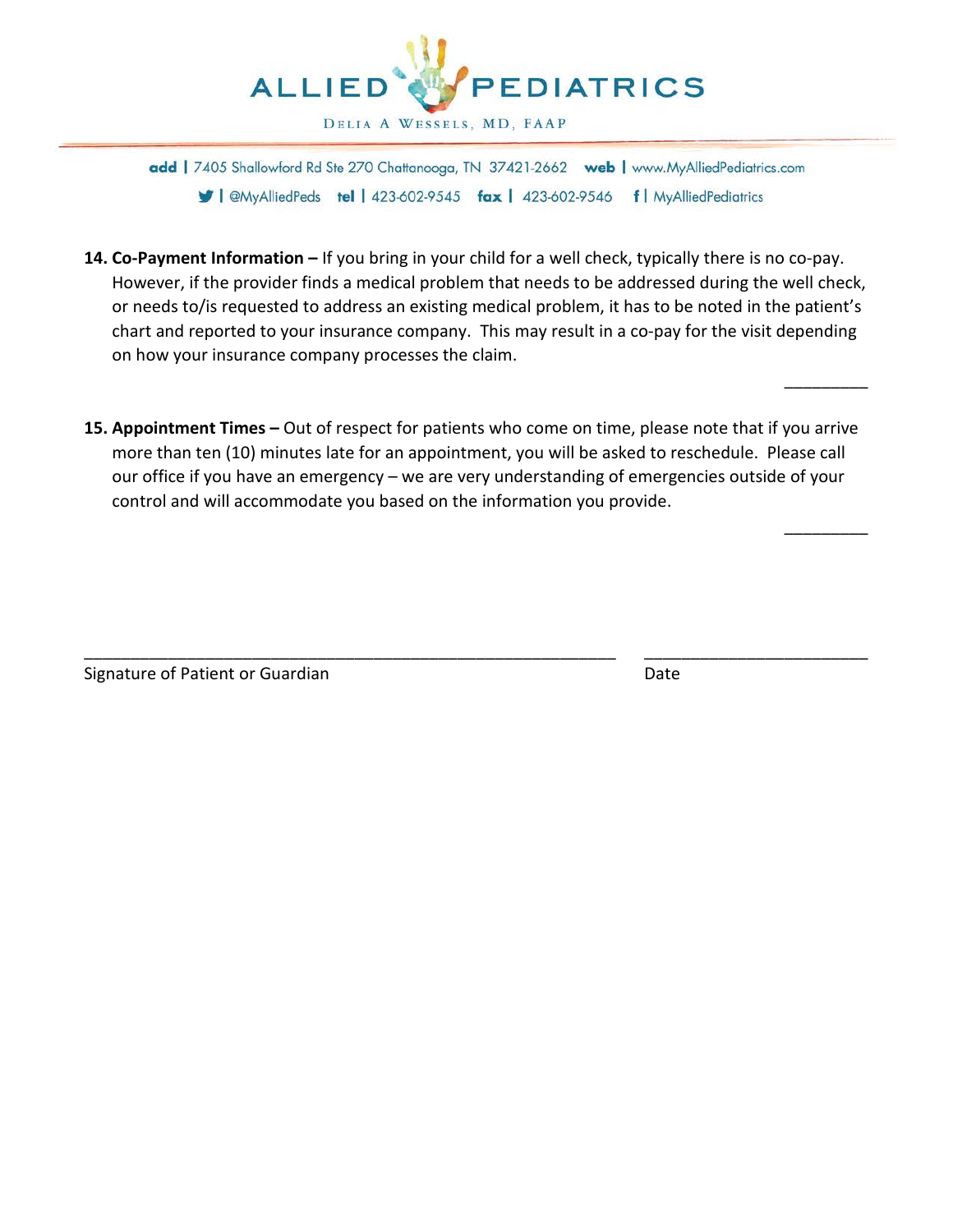

## Notice of Personal Health Information Practices

THIS NOTICE DESCRIBES HOW MEDICAL INFORMATION ABOUT YOU MAY BE USED AND DISCLOSED AND HOW YOU CAN GET ACCESSTO THIS INFORMATION. PLEASE REVIEW IT CAREFULLY.

We keep the health and financial information of our current and former members private as required by law, accreditation standards, and our rules. This notice explains your rights. It also explains our legal duties and privacy practices. We are required by federal law to give you this notice.

**We reserve the right to revise or amend our Notice of privacy practice without additional Notice to you. Any revision or amendment to this Notice will be effective for all of your records our practice has created or maintained in the past, and for any of your records we may create or maintain in the future. Allied Pediatrics, PLLC will post a copy of this notice as amended in a prominent place in our office and on our website.**

This notice becomes effective July1, 2011 and amends our previous form of Notice. No amendment relates to any substantive right of an Allied Pediatric patient or any duty of Allied Pediatrics. If you have any questions about the Notice of Personal Health Information Practices, please contact our Privacy Officer at 423-602-9545.

**Treatment -** Your health information may be used by staff members or disclosed to other health care professionals for the purpose of evaluating your health, diagnosing a medical condition, and providing treatment. For example, results of laboratory tests and procedures will be available in your medical record to all health professionals who may provide treatment or who may be consulted by staff members.

**Payment -** Your health information may be used to seek payment from your health plan, from other sources of coverage such as an automobile insurer, or from credit card companies that may use to pay for services. For example, your health plan may request and receive information on dates of service, the services provided, and the medical condition being treated.

**Healthcare operations -** Your health information may be used as necessary to support the day-to-day activities and management of Allied Pediatrics. For example, information on the services you received may be used to support budgeting and financial reporting, and activities to evaluate and promote quality.

**Law Enforcement -** Your health information may be disclosed to law enforcement agencies, without your permission, to support government audits and inspections, to facilitate law enforcement investigations, and to comply with government mandated reporting.

**Public Health Reporting -** Your health information may be disclosed to public health agencies as required by law. For example, we are required to report certain communicable diseases to the state's public health department

**Health Oversight Activities -** We may disclose medical information to a health oversight agency, such as the Department of Health and Human Services, for activities authorized by law. These oversight activities include,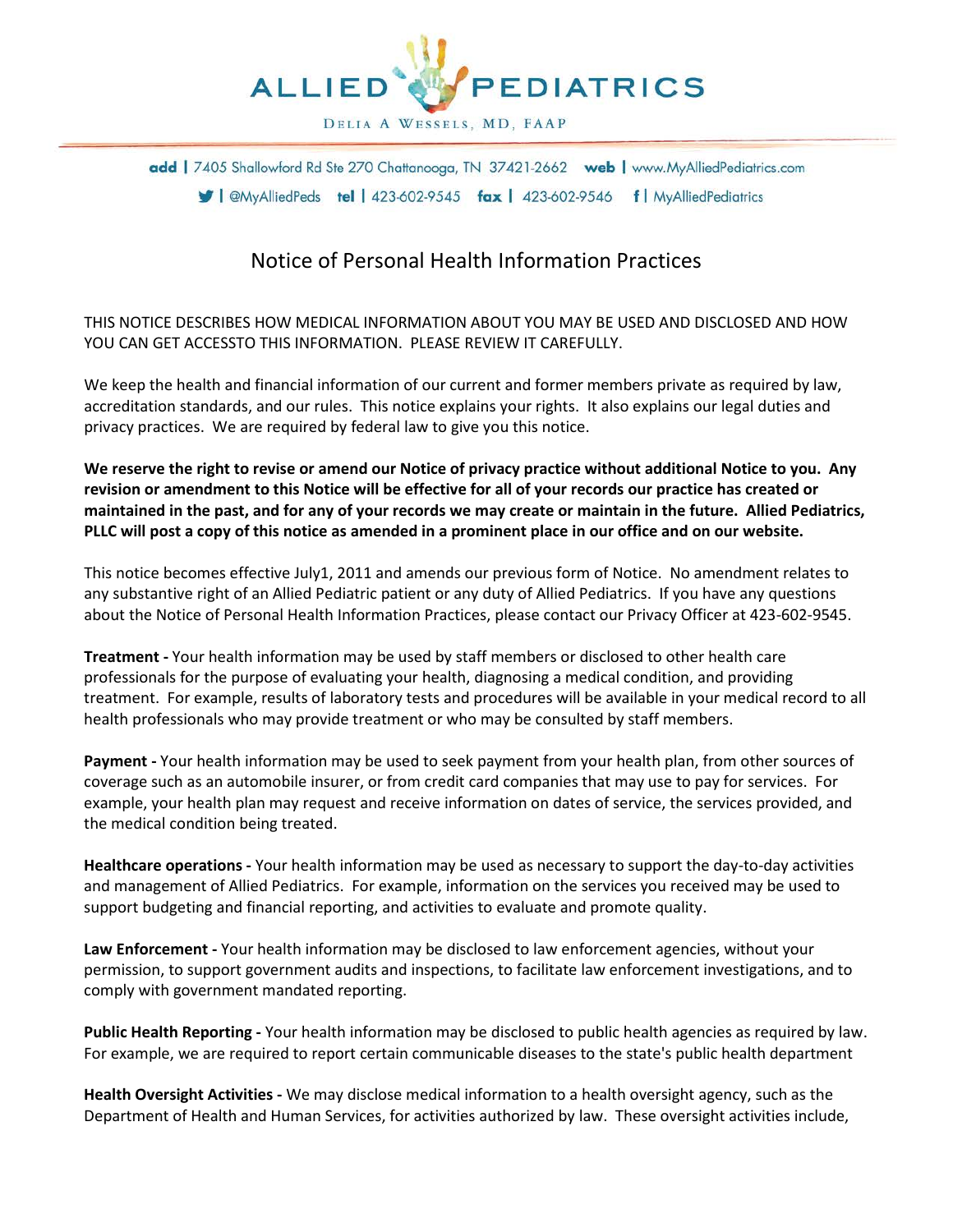

for example, audits, investigations, inspections and licensure. These activities are necessary for the government to monitor health care system, government programs, and compliance with civil rights laws.

**Family Members -** We may release medical information, including mental health information, about you to the family member who is involved in your medical care without consent or authorization if the individual's involvement is related to such information. We may also give medical information, including prescription information or information concerning your appointments to friends who are involved in your care. We may also give such information to someone who helps pay for your care. In addition, we may disclose medical information about you to an entity assisting in a disaster relief effort so that your family can be notified about your condition, status and location.

**Business Associates -** We have contracted with other entities to provide services to Allied Pediatrics. When these "associates" require your personal health information in order to accomplish tasks asked of them by Allied Pediatrics It will be provided to them. Examples of business associates are: billing service, collection agency, answering service, insurance service, transcription service, and computer software/hardware provider.

**Research/Teaching/Training -** Your PHI can be used for the purpose of research, teaching and/or training.

**Appointment Reminders -** Your health information will be used by our staff to send appointment reminders to you.

**Workers Compensation -** We may release medical information about you for workers' compensation or similar programs without consent or authorization. These programs provide benefits for work-related injuries or illness. For example, if you are injured on the job, we may release information regarding that specific injury.

**Marketing -** Your health Information may be used to send you information on the treatment and management of your medical condition that you may find to be of interest. We may also send you information describing other health-related goods and services that we believe may interest you. In addition, your name and address may be used to send you a newsletter about our practice and the services we offer. You may contact our Privacy Officer to request that these materials not be sent to you.

**Other uses and disclosure require your authorization -** Disclosure of your health information or its uses for any other purpose other than those listed above requires your specific written authorization. If you change your mind after authorizing a release of disclosure of your information, you may submit a written revocation of the authorization. However, your decision to revoke the authorization will not affect or undo any use or disclosure of information that occurred before you notified us of your decision.

**Individual Rights -** You have certain rights under the federal privacy standards. These include:

The right to request restrictions on the use and disclosure of your protected health information The right to receive confidential communications concerning your medical condition and treatment The right to inspect and copy your protected health information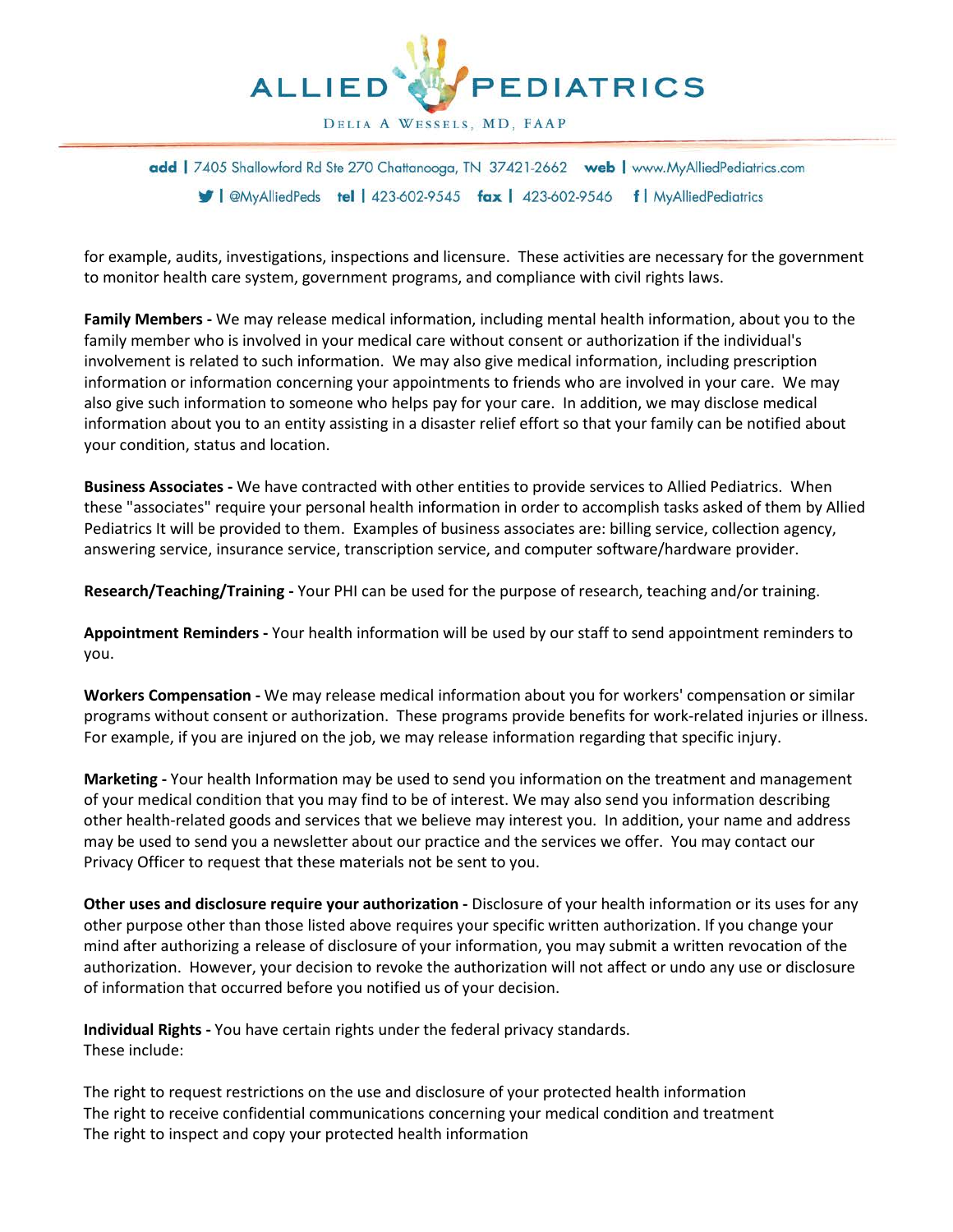

The right to amend or submit corrections to your protected health The right to receive an accounting of how and to whom your protected health information has been disclosed The right to receive a printed copy of this notice

**Allied Pediatrics' Duties -** We are required by law to maintain the privacy of your protected health information and to provide you with this notice of privacy practices. We also are required to abide by the privacy policies and practices that are outlined in this notice.

**Right to Revise Privacy Changes -** As permitted by law, we reserve the right to amend or notify our privacy policies and practices. These changes in our policies and practices may be required by changes in federal and state laws and regulations. Whatever the reason for these revisions, we will provide you with a revised notice on your next office visit unless the revisions are not significant. The revised policies and practices will be applied to all protected health information that we maintain.

**Requests to Inspect Protected Health Information -** As permitted by federal regulation, we require that requests to inspect or copy protected health information be submitted in writing. You may obtain a form to request access to your records by contacting the medical records department of Allied Pediatrics.

**Requests for Restrictions on Protected Health Information -** You have a right to request us to restrict how we use and disclose your protected health information. We are not required by law to agree with your requested restriction in certain situations. These situations include emergency treatment disclosures to the Secretary of the Department of Health and Human Services, and any uses and disclosures described on the front page of the notice. However, if we decide to grant your request, we are bound by our agreement

**Complaints -** If you would like to submit a comment or complaint about our privacy practices, you can do so by sending a letter outlining your concerns to:

Hippa Privacy Officer Allied Pediatrics, PLLC 7405 Shallowford Road Ste 270 Chattanooga, TN 37421-2662

If you believe that your privacy rights have been violated, you should call the matter to our attention by calling the Privacy Officer at 423-602-9545 or by sending us a letter describing the cause of your concern to the address provided. You may also address any complaint to the United States Secretary of Health and Human Services. You will not be penalized or otherwise retaliated against for filing a complaint

\_\_\_\_\_\_\_\_\_\_\_\_\_\_\_\_\_\_\_\_\_\_\_\_\_\_\_\_\_\_\_\_\_\_\_\_\_\_\_\_\_\_\_\_\_\_\_\_\_\_\_\_\_\_\_\_\_\_\_\_\_ \_\_\_\_\_\_\_\_\_\_\_\_\_\_\_\_\_\_\_\_\_\_\_\_\_\_